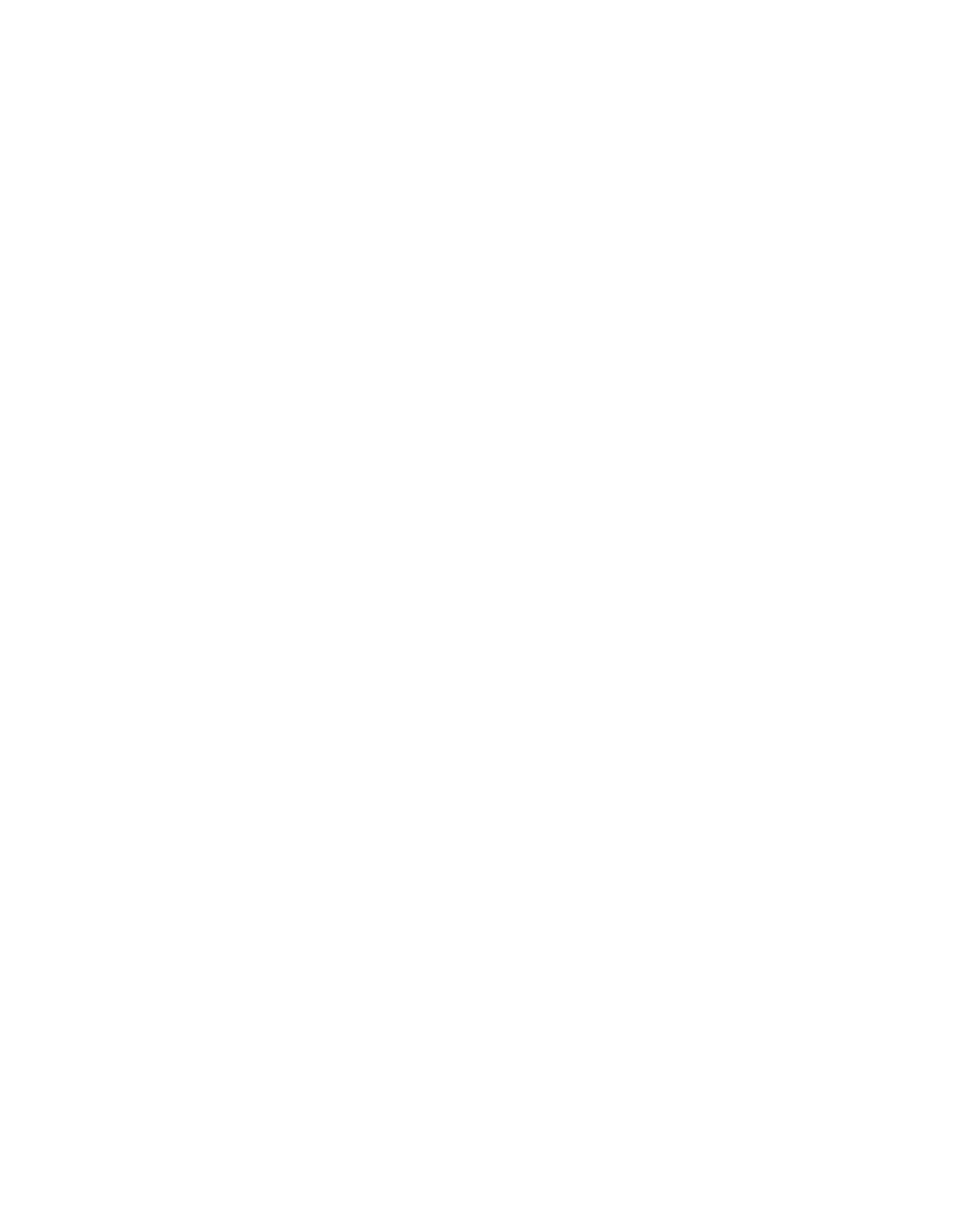# **SECTION 13312 BOLTED STEEL TANKS FOR WATER STORAGE**

### <span id="page-2-0"></span>**PART 1 - GENERAL**

### <span id="page-2-1"></span>1.01 REQUIREMENT

Under these specifications the Contractor shall be required to furnish, deliver, and erect the bolted steel tank with steel roof which includes all appurtenances hereinafter described in these specifications, at the site and within the time as designated in the Special Requirements of this specification. When reference is made to other than District specifications, the latest revision shall be used.

Some work for this tank may or may not be provided by others, depending upon whether the work has been specified in the Special Conditions. Work that may be provided by others includes the following:

> Rough and/or fine grading of tank site. Tank foundation ring or retainer ring. Installation of valve pits and special piping. Access roads to the tank site. Paving to and around tank site. Fencing. Painting and coatings.

The appropriate Section, with respect to the above list, has been included within this specification or elsewhere in the Contract Documents if that work is to be provided by the tank contractor.

A. Access Roads. Neither the terms hereof nor anything shown on the drawing in connection with the right-of-way provided by the District shall be construed to entitle the Contractor to conduct operations on said right-of-way in violation of any ordinance or regulation restricting interference with water courses and drainage channels, road, alleys, or street until he has obtained permits therefore from the proper authorities.

Nothing herein shall be construed to entitle the Contractor to the exclusive use of any public street or way during performance of the contract work and he shall so conduct his operations as not to interfere unnecessarily with the authorized work of other agencies in such streets and ways.

B. Power. The Contractor shall provide at his own expense all necessary power required for his operations under the contract. The Contractor shall provide and maintain in good order such modern power equipment and installation as shall be adequate in the opinion of the Engineer to perform in a safe and satisfactory manner the work required by the contract.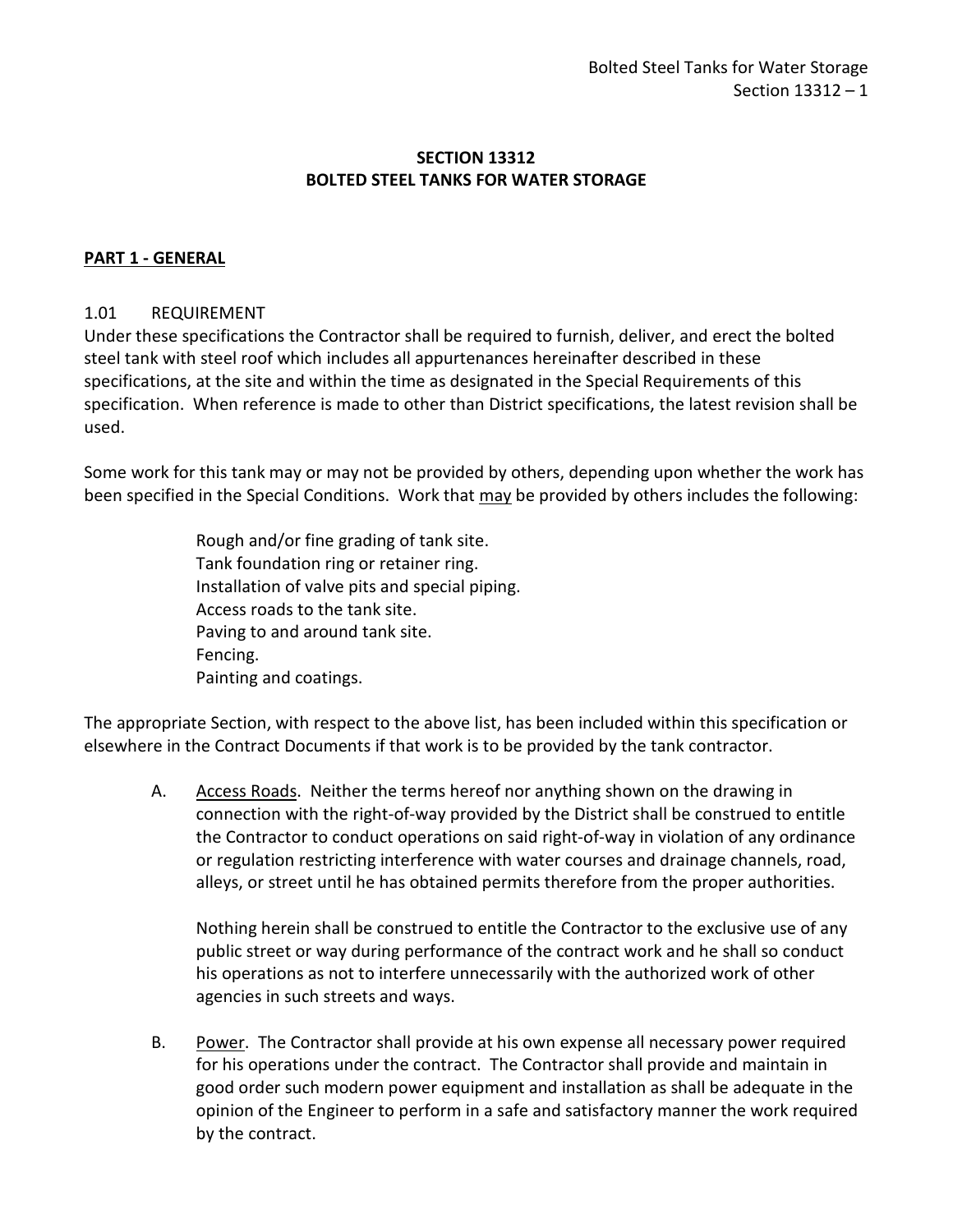C. Construction Area. Sufficient area at the tank site will be provided by the District for storage of materials and operation of equipment.

# <span id="page-3-0"></span>1.02 QUALITY ASSURANCE

- A. Materials. All materials and articles furnished by the Contractor and used for installation in the work shall conform to the respective specifications or brands herein designated and in the event the materials are not specified in detail in these specifications, the materials shall conform to the best standard construction practice as determined by the Engineer. All materials furnished shall be subject to rigid inspection and no material shall be used in the work until it has been inspected and accepted by the Engineer.
- B. Lines, Grades and Measures. All lines and grades will be established by the Engineer and the Contractor shall provide him with such assistance and materials as may be required. The Contractor shall carefully preserve all survey stakes and reference points so far as possible. Should any stakes or points be removed or destroyed unnecessarily by any act of the Contractor or his employees, they may be reset at the Contractor's expense.

The Contractor shall inform the Engineer a reasonable length or time in advance of the times and places at which he intends to work in order that lines and grades may be furnished, that inspection may be provided, and that necessary measurements for records and payments may be made with minimum inconvenience.

# <span id="page-3-1"></span>1.03 SUBMITTALS

The Contractor shall furnish certified copies of reports of tests or analyses of any of the materials used in the work and in accordance with applicable specifications for the material as provided in these specifications. All certificates shall be furnished and all tests and analyses required in connection therewith shall be made at the expense of the Contractor.

The Contractor shall furnish to the Engineer as soon as issued, duplicate copies of all orders placed outside the Contractor's plant for articles or materials to be furnished by the Contractor for incorporation in the work. Said orders in all cases shall carry a notation to the effect that the articles and materials are subject to inspection and acceptance by the District, said inspection to be both during manufacture and after delivery at the site of the work. The Contractor shall also furnish the Engineer with such additional information as reasonably may be required regarding the character of the materials and the progress of their procurement.

After award of the contract and prior to any construction, the Contractor shall furnish a complete set of design drawings (including fabrication and shop drawings) that shows the tank configuration on the site which Contractor proposes to erect, including tank diameter, height, and roof type. The Contractor shall furnish the required drawings of the tank foundation for construction, and all fabrication drawings of the tank and appurtenances, and all equipment data, for approval by the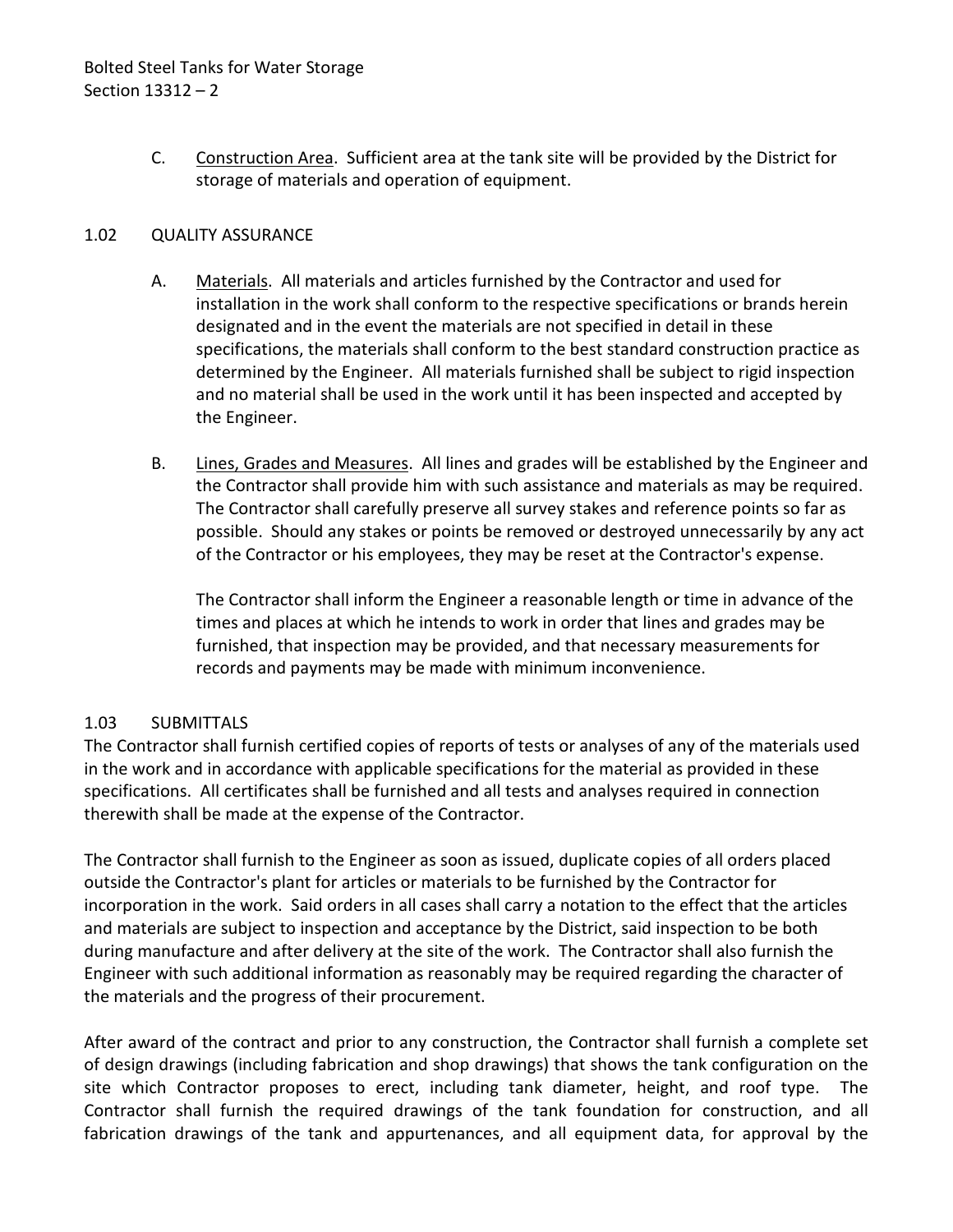Engineer. Design calculations for the tank foundation, the tank, shell, tank roof, interior tank structural system, tank overflow, tank vent, and all related tank appurtenances shall also be submitted for approval. The tank overflow shall be designed for the flow as shown on the contract drawings, as specified in the Special Conditions, or as required by the Engineer to accommodate the tank inlet line capacity.

# <span id="page-4-0"></span>1.04 JOB CONDITIONS

- A. Contractor's Equipment. The Contractor shall provide such modern plant and equipment as may be necessary in the opinion of the Engineer to perform in a satisfactory and acceptable manner, and in accordance with the specifications, all the work required of the Contractor.
- B. Dust Abatement. The Contractor shall furnish all labor, equipment and means required and shall carry out protective measures wherever and as often as necessary in the opinion of the Engineer to prevent his operations from producing dust in amounts damaging to property or causing nuisance. The Contractor shall be responsible for any damage resulting from dust originating from his operations. The dust abatement measures shall be continued until all required resurfacing is completed or until the Contractor has completed arrangements with the proper authorities whereby he is relieved of further responsibility. Such arrangements shall be approved by the Engineer prior to their completion. All compensation to be received for dust abatement shall be included in the prices named for appropriate items of the bidding sheet.

# <span id="page-4-1"></span>1.05 PAYMENT

- A. Measurement for Payment. Quantities for furnishing all materials and erecting bolted steel tanks as shown on the Contract Drawings, as described on the Bidding Sheet and specified herein, will be measured in place on the basis of furnishing, delivery and erection of each completed tank including steel plate, accessories, miscellaneous metalwork, protective coatings, and other miscellaneous items required for the completed structure as described herein.
- B. Payment. Upon proper bonding, payment will be made in two phases:
	- 1. 80% upon completion of tank erection, less 10% retention.
	- 2. Remainder upon completion of painting, less 10% retention.

Retention amount will be paid thirty (30) days after recording of Notice of Acceptance.

Without bonding, total payment will be made thirty (30) days after recording of Notice of Acceptance.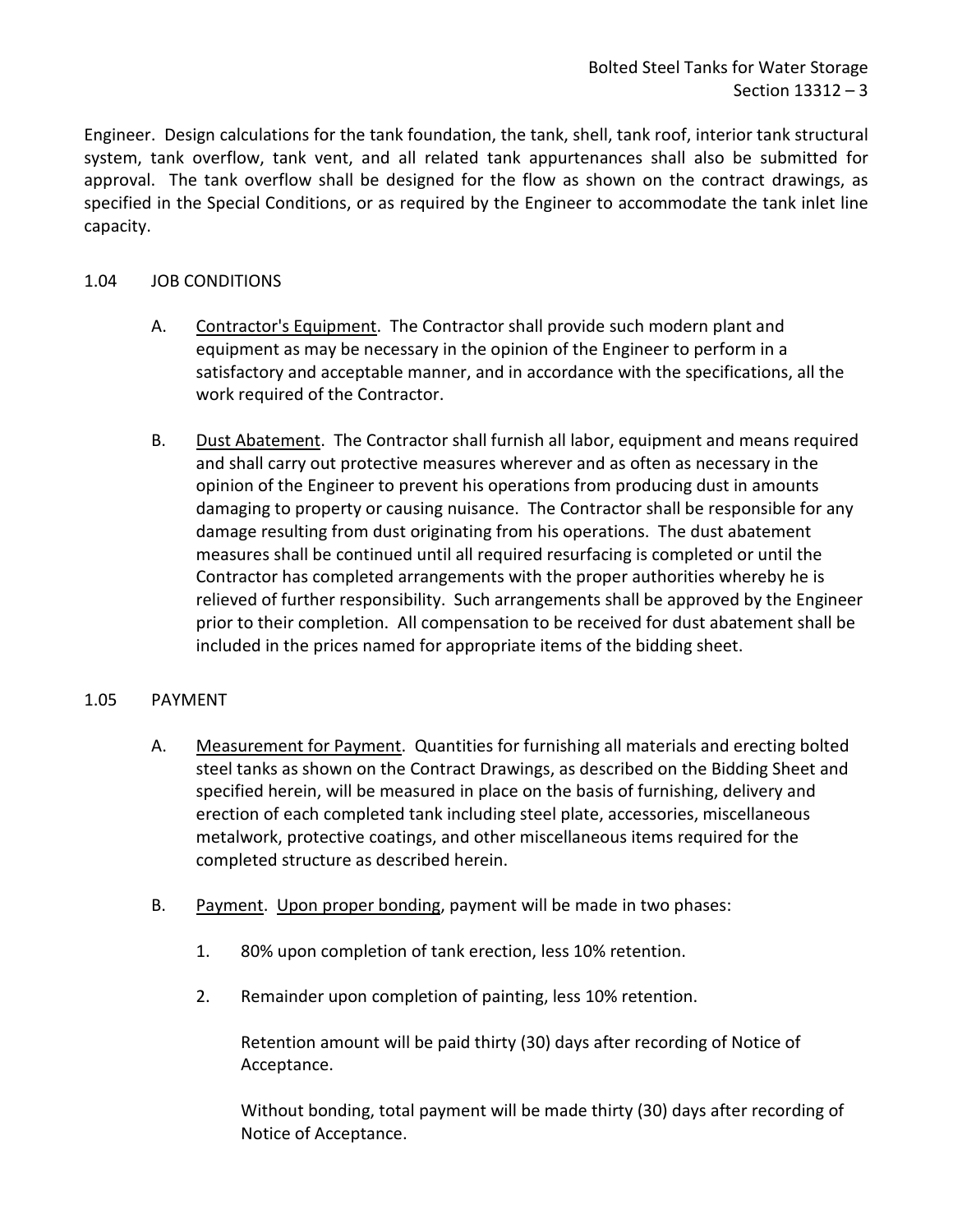Bolted Steel Tanks for Water Storage Section 13312 – 4

### <span id="page-5-0"></span>1.06 GUARANTEE

The Contractor hereby guarantees that the entire work constructed by him under the contract will fully meet all requirements thereof as to quality of workmanship and of materials furnished by him. The Contractor hereby agrees to make at his own expense any repairs or replacements made necessary by defective materials or workmanship supplied by him which have become evident within one (1) year after the Notice of Completion and Acceptance of the Work is filed, and to restore to full compliance with the requirements of these specifications any part of the tank or appurtenant works which during said one-year period is found to be deficient with respect to any provision of this specification. The Contractor shall make all repairs and replacements promptly upon receipt of written orders for same from the Engineer. If the Contractor fails to make the repairs and replacements promptly, the District may do the work and the Contractor and his surety shall be liable to the District for the cost thereof.

A warranty inspection of the coating and painting shall be conducted during the eleventh month following completion of all coating and painting work. All personnel present at the preconstruction conference are requested to attend this inspection. All defective coating and painting work shall be repaired in accordance with this specification and to the satisfaction of the Engineer.

# <span id="page-5-1"></span>**PART 2 - PRODUCT**

### <span id="page-5-2"></span>2.01 TANK

The materials, design, fabrication and erection of bolted steel tanks shall be in accordance with the requirements of the latest revision of API (Std. 12B) Specification for Bolted Production Tanks. The tank roof shall be of steel plate supported by steel beams, and column(s) of steel pipe. All gaskets shall be made from new material, approved by the Engineer, suitable for use with storage of potable water. No vents will be permitted in the tank shell or roof except as required in these detailed specifications. Testing of the tank after erection shall be done in accordance with the requirements of these specifications.

It is the intention to use the Contractor's standard size tanks for the capacities as shown on the Bidding Sheet. The capacity of each tank shall be the rated capacity at the top of the overflow.

#### <span id="page-5-3"></span>2.02 ACCESSORIES

The following items shall be furnished with each tank and fabrication in accordance with the applicable sections of the latest revision of the specifications stated herein, to be oriented as shown on the Contract Drawings or oriented in the field by the Engineer:

- A. Shell Manhole. As per API Std. 12B.
- B. Outside Tank Ladder. As per AWWA Specification D100, extending from top of tank to eight (8) feet above ground, with safety cage per District drawings.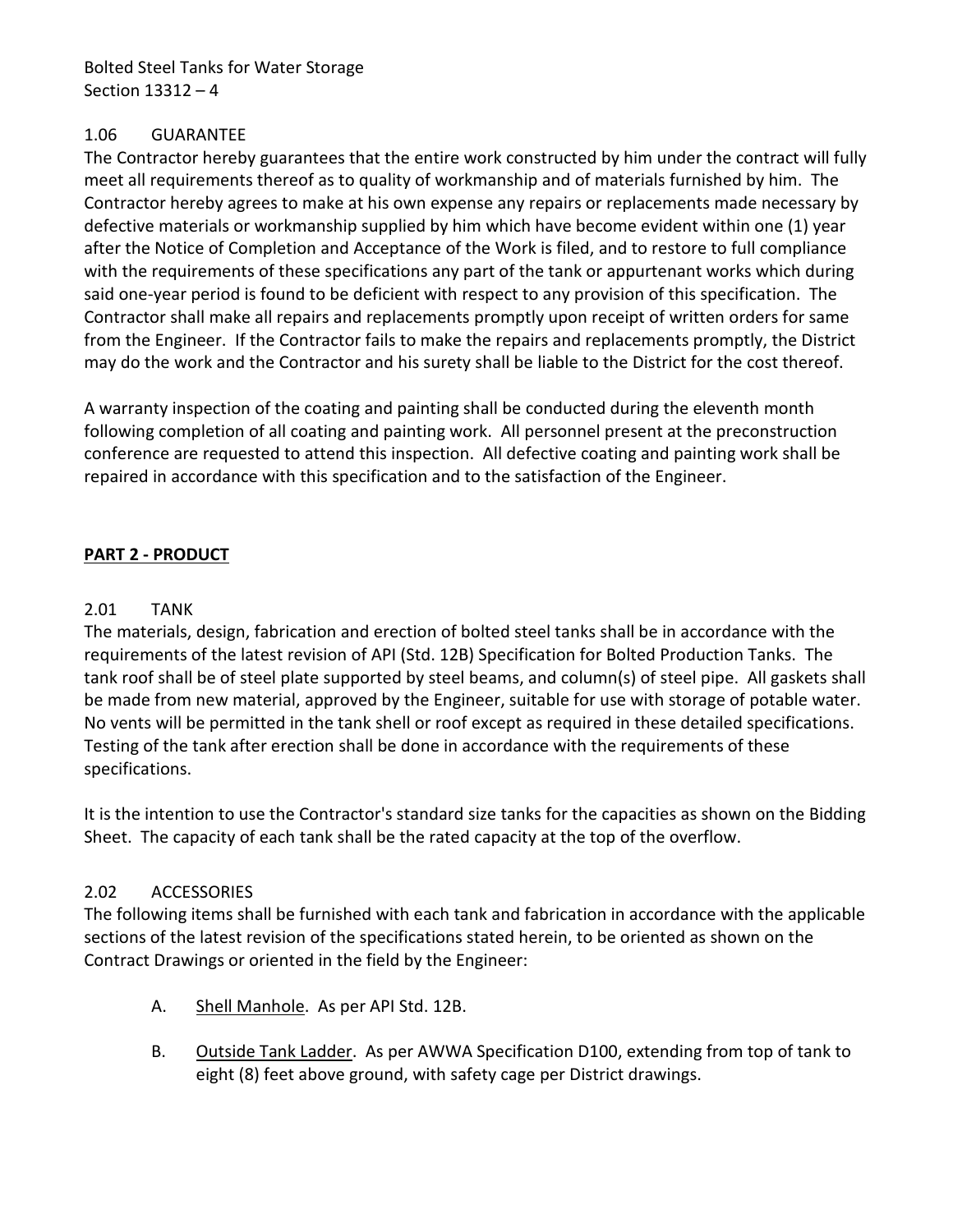- C. Inside Tank Ladder. Similar to outside tank ladder, extending from bottom of tank to roof.
- D. Roof Hatch. As per AWWA Specification D100 and District drawings.
- E. Vent. As per AWWA Specification D100, shall be located at the center of the roof and provided with screening against insects.
- F. Tank Roof Guard Rail. Per District drawing B-330 or other designated drawing.
- G. Gage Board. Shand & Jurs or approved equal in accordance with District drawing B-560 - complete with float, guides, gage board with wood backing, spring assemblies and indicator. Target shall run on two wires suspended independently from gage board, as approved.

# <span id="page-6-0"></span>**PART 3 - EXECUTION**

Compliance with Regulations. The Contractor shall familiarize himself and comply with all applicable state, county and municipal rules and regulations pertaining to sanitation, fire protection, barriers, warning lights and signs, and with forced-ventilation requirements for coating application and curing.

# <span id="page-6-1"></span>3.01 TANK ERECTION

The tank specified under PART 2 - PRODUCT shall be erected in accordance with the provisions of the API Standard recited in Article 2.01 of this Specification 13312, the Special Conditions, the Contract Drawings, and approved submittals.

# <span id="page-6-2"></span>3.02 VACUUM TESTING

After erection of the tank but before leak testing and disinfection, all joints in the tank bottom shall be vacuum tested per the procedures outlined in AWWA D-100.

# <span id="page-6-3"></span>3.03 EXTERIOR SURFACE COATINGS

Where required by the Special Conditions of these specifications, the Contractor shall apply coatings to all exterior surfaces of the tank and appurtenances in accordance with the requirements of the manufacturer and these specifications.

All exterior surfaces shall be given a "Commercial Blast Cleaning" per SSPC-SPG-63. Apply two (2) coats of colored Amercoat #35 to total dry film thickness of 5-6 mils. Color shall be EMWD Tan (color chip is required before application). Sandblasted surfaces shall not be left overnight before coating. The exterior surface shall be cleaned thoroughly, leaving the surface free of all dust, moisture and any impurities.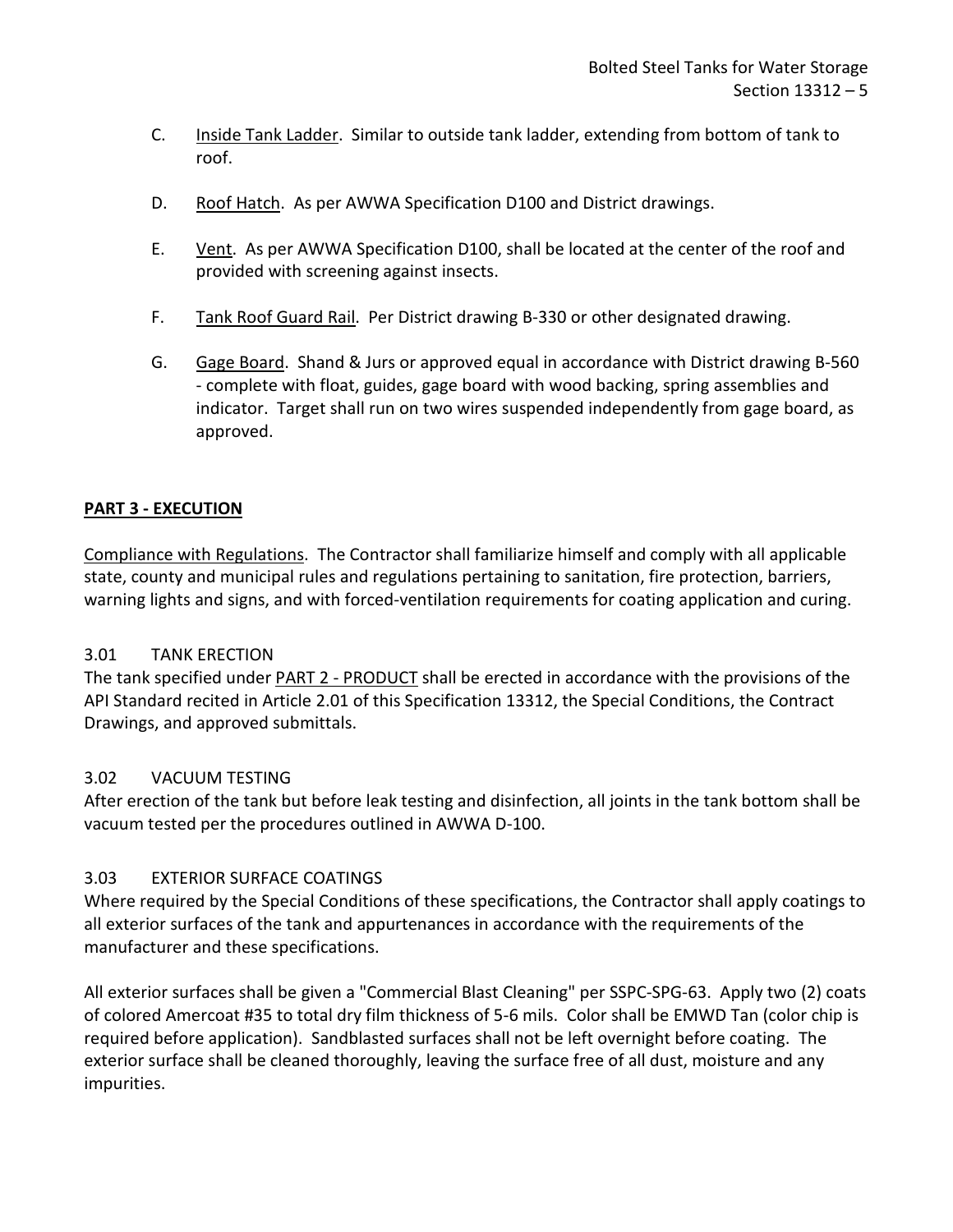Bolted Steel Tanks for Water Storage Section 13312 – 6

#### <span id="page-7-0"></span>3.04 INTERIOR SURFACE COATING

Where required by the Special Conditions the Contractor shall apply coatings to all interior surfaces of the tank and appurtenances in accordance with the requirements of the manufacturer and these specifications, properly utilizing required forced-ventilation.

The interior surfaces of the tank and all appurtenances within the tank shall be thoroughly dried and blasted per SSPC-SP5-63, "White Metal Blast Cleaning". All dust shall be removed by brushing or industrial vacuum. Sandblasted surfaces shall not be left overnight prior to prime coating. Inside of tank, including bottom, shall be primed with one (1) spray coat of Amercoat #86, let dry twenty four (24) hours, then one (1) cross-spray coat of Amercoat #87 to a total dry film thickness of 8-10 mils. Connecting bolts shall be brushed with Amercoat #86 before spraying Amercoat #87. The inside final coat of paint shall be allowed to cure at least two (2) weeks before placing the tank in service.

The manhole covers shall be left open during the paint drying period to allow ventilation. A two (2) inch x six (6) inch board shall be placed over the shell manhole to prevent anyone from entering the tank. Board and bolts shall be furnished by the tank contractor.

### <span id="page-7-1"></span>3.05 LEAK TESTING

After completion of construction, the tank shall be filled with water and tested for leaks. All leaks shall be marked, the tank drained and repairs affected as approved by the Engineer. When accepted, the tank shall be drained and the integrity of the interior and exterior coatings restored as approved by the Engineer. The District will fill the tank and dispose of the water.

# <span id="page-7-2"></span>3.06 INTERIOR DISINFECTION AND CONTAMINANT ANALYSIS

In those contracts requiring the Tank Contractor to provide the interior coatings, following the manufacturer's recommended period of curing of the interior coating with the required forcedventilation, the tank shall be filled and checked for leaks using water supplied by the District to the tank site. Prior to initial filling, the tank interior shall be washed and disinfected using a method approved by the District. One acceptable method of disinfection shall be to fill the bottom one foot of the tank with 150 ppm chlorinated water and with a pressurized hose and nozzle system, spray the entire unsubmerged portion of the tank using the 150 ppm chlorinated water source. The tank shall then be drained, refilled and left to soak for seven (7) days (ten [10] days for M.E.K.). The District will then take samples which will be analyzed for certain organic contaminants (T.C.E, P.C.E, T.C.A., Xylol, Tuluol, M.E.K., etc.) which may leach from the coating surface. Provided that the levels of organic contaminants are sufficiently low to satisfy the Sanitary Engineering Branch of the Department of Health, the tank may then be placed in service. If the organic contaminants are undesirably high, the tank will then be drained, flushed, and refilled completely, and tests will be repeated for the organic contaminants in question. The contractor will absorb the expenses of a second and subsequent tank flushing(s), filling(s), soaking(s), and organic contaminant analysis(ses).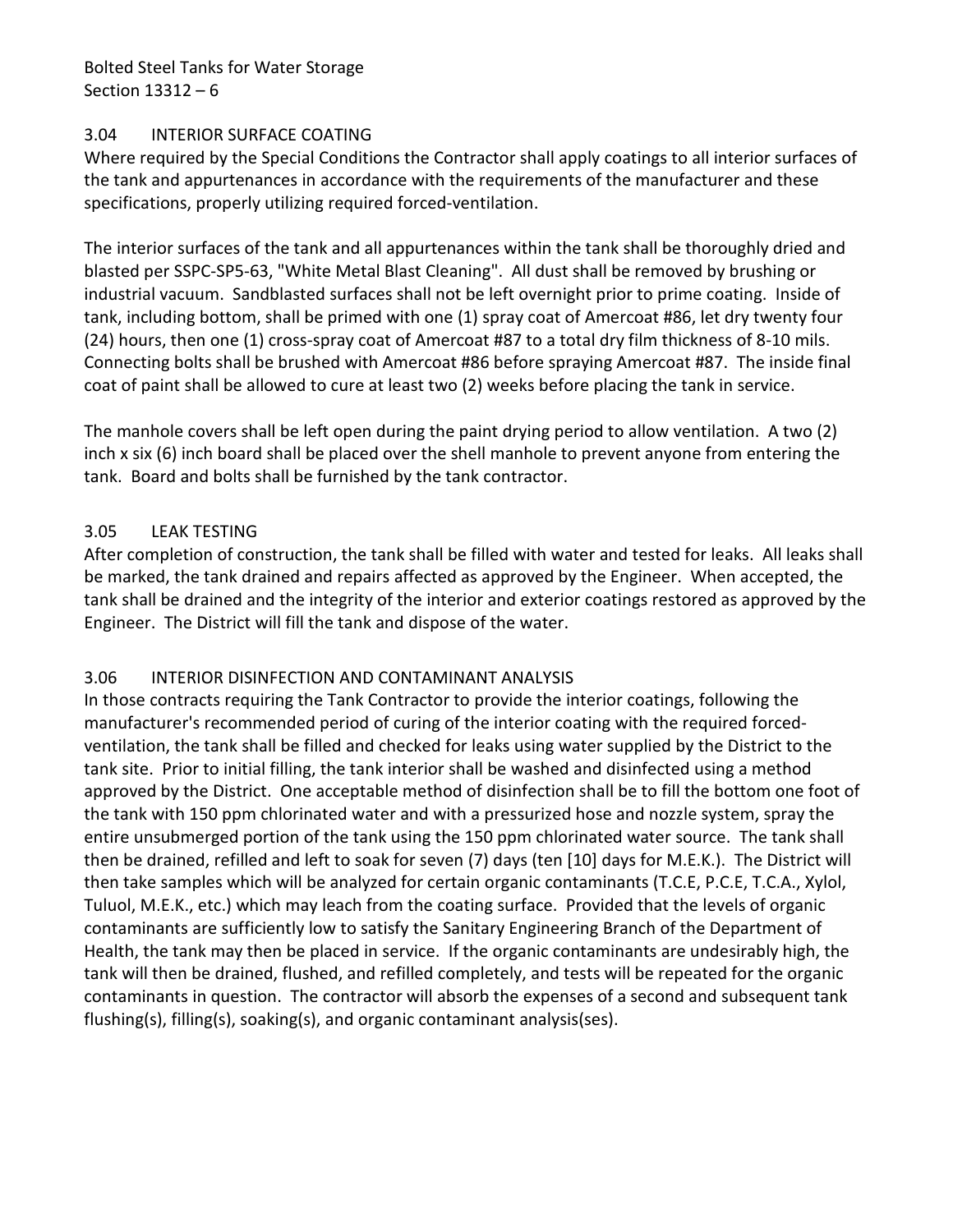### <span id="page-8-0"></span>3.07 CLEANING UP DURING CONSTRUCTION

The Contractor shall keep the premises occupied by him in a neat and clean condition, and free from unsightly accumulation of rubbish. Upon completion of the work and before the final estimate is submitted, the Contractor shall, at his own cost and expense, satisfactorily dispose of or remove from the vicinity of the work all plants, buildings, rubbish, unused materials, concrete forms, and other equipment and materials belonging to him or used under his direction during the construction, and in the event of his failure to do so, the same may be removed and disposed of by the District at the Contractor's expense.

Fences on the right-of-way shall be removed by the Contractor where necessary for the performance of the work, and where required shall be rebuilt in as good condition as found. Where designated, fences shall be maintained until the work is completed or their removal is authorized. Where the Contractor removes existing fences to facilitate the work, temporary fence protection for lands adjacent to the right-of-way shall be provided at all times during the continuation of the Contract. Such temporary fence protection shall be adequate to prevent livestock from straying from or onto adjacent lands and shall be constructed complete with gates and/or cattle guards. The cost of all work described in this paragraph shall be included in the prices bid for other items of work.

# **END OF SECTION 13312**